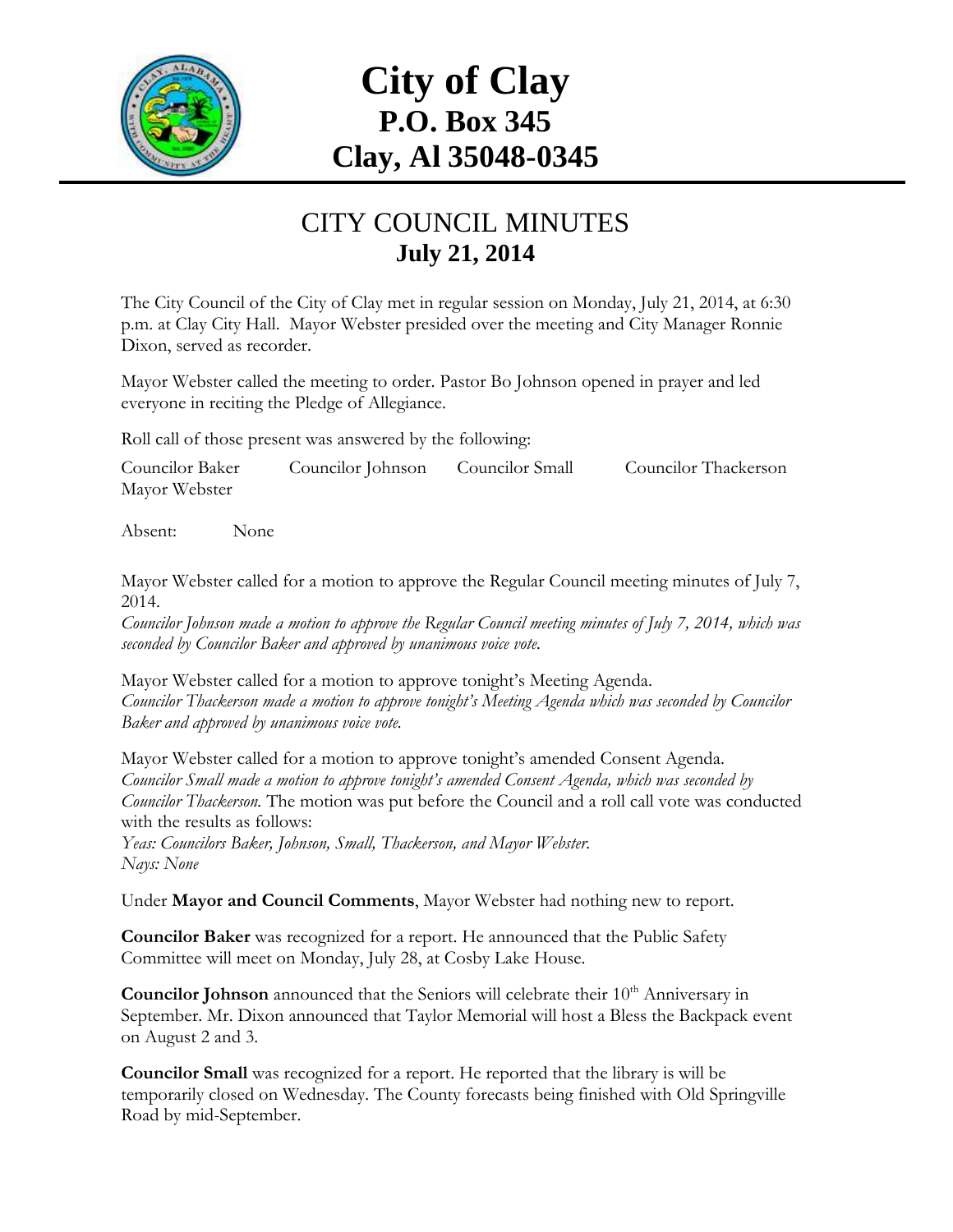

## **CITY OF CLAY CITY COUNCIL MINUTES July 21, 2014**

**Councilor Thackerson** was recognized for a report. He announced the architect for Cosby Lake Park has some plans ready for bathrooms and parking.

Under **Reading of Petitions, Applications, Complaints, Appeals, Communications, etc.,** Mayor Webster announced that there were none.

Under the **City Manager's Report**, City Manager Ronnie Dixon reported the account balances in the General Fund  $= $171,883.50$ ; Senior Citizens Fund  $= $4,120.43$ ; Library Fund  $=$  \$8,664.35; Contractors Bond = \$168,721.92; Capital Improvement Fund = \$479,984.38; 4 & 5 Cent Gasoline Fund = \$34,333.40; 7 Cent Gasoline Fund = \$249,097.55; Road Project Fund = \$175,000.00; Contingency Fund = \$175,000.00; BBT Fund= \$25,000.00; Ballpark Revenue YTD= \$66,021.92; and Ballpark Expense YTD= -\$68,958.25.

Under **Resolutions, Ordinances, Orders and Other Business** Mayor Webster called for a motion to enter into Unanimous Consent.

*Councilor Small made a motion to suspend the regular rules of order and enter into Unanimous Consent, which was seconded by Councilor Baker.* The motion was put before the Council and a roll call vote was conducted with the results as follows:

*Yeas: Councilors Baker, Johnson, Small, Thackerson, and Mayor Webster. Nays: None*

Mayor Webster introduced Ordinance 2014-04, An Ordinance Levying Ad Valorem Taxes for the Use and Support of the Municipal Government Through the General Fund of the City of Clay, Alabama, which was read by City Manager Ronnie Dixon.

The Council discussed earmarking the funds raised through Ad Valorem Taxes. City Attorney Alan Summers and City Manager Ronnie Dixon cautioned the Council against earmarking funds for something that may never come to fruition rather than using funds for daily maintenance requests from residents.

*Councilor Baker made a motion to approve Ordinance 2014-04 amended to earmark the funds raised by this ad valorem tax to be used for a school system for the City of Clay or – in the event that the residents do not vote to raise their property taxes for a school system – the funds will be used for Public Safety. The title will read* An Ordinance Levying Ad Valorem Taxes for the Use and Support of a Clay City School System or Clay Public Safety Through the General Fund of the City of Clay, Alabama. *The motion was seconded by Councilor Small.* The motion was put before the Council and a roll call vote was conducted with the results as follows:

*Yeas: Councilors Baker, Johnson, Small, and Mayor Webster. Nays: Councilor Thackerson*

Mayor Webster called an end to Unanimous Consent and called for **Public Comments** and recognized Mr. Raymond Best of Best Insurance. He gave the Council a packet regarding the City's insurance coverage under Best Insurance Agency. Mr. Best defended his insurance practice and questioned the City Council's decision to change agent of record to Byars Wright.